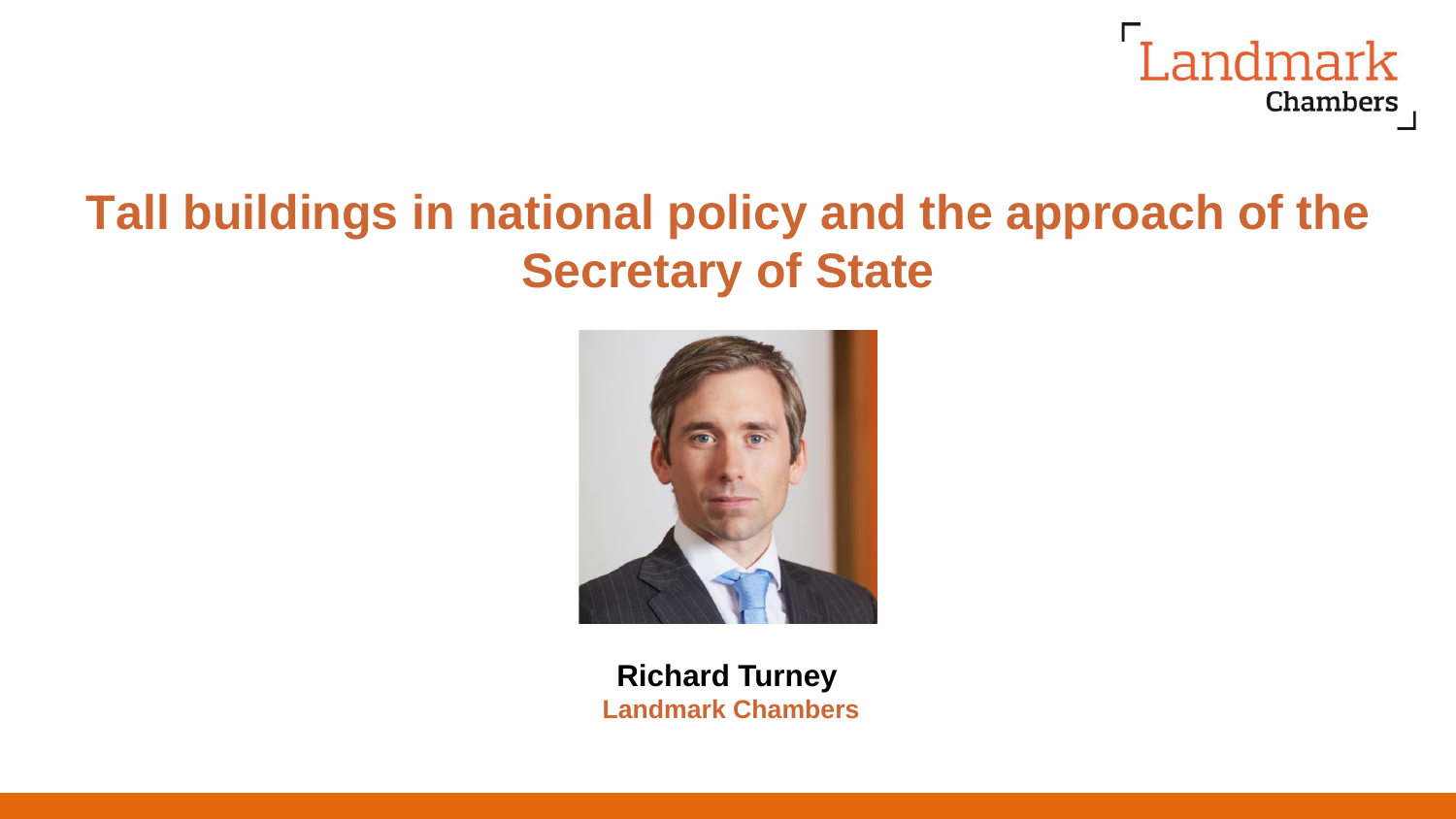### **What are "tall buildings"?**

- Undefined in national policy
- Definitions in local plans vary
- In London:

#### – Extant London Plan

*"Tall and large buildings are those that are substantially taller than their surroundings, cause a* significant change to the skyline or are larger than the threshold sizes set for the referral of planning *applications to the Mayor [>30m or >150m in City]"*

Landmark

Chambers

#### – Publication London Plan

*"Development Plans should define what is considered a tall building for specific localities, the height of* which will vary between and within different parts of London but should not be less than 6 storeys or *18 metres measured from ground to the floor level of the uppermost storey"*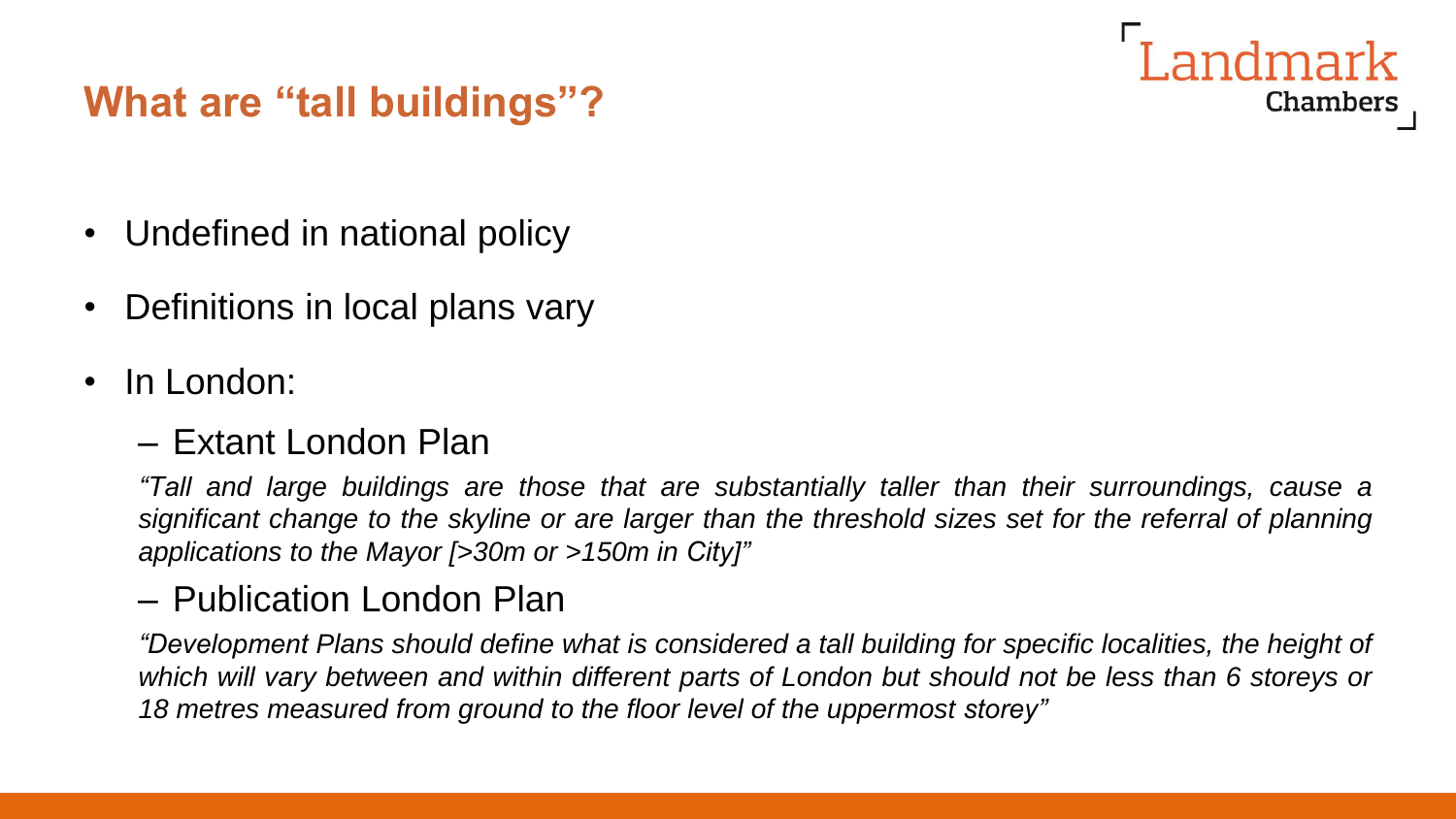#### **What does the NPPF say about tall buildings?**

- Nothing! However...
- Requires "good design" (124-132)
- Requires efficient use of land/appropriate densities

*"Planning policies and decisions should support development that makes efficient use of land , taking into account the desirability of maintaining an area's prevailing character and setting…, or of promoting regeneration and change" (122)*

ndmark

Chambers

*"Where there is an existing or anticipated shortage of land for meeting identified housing needs, it is especially important that planning policies and decisions avoid homes being built at low densities, and ensure that developments make optimal use of the potential of each site… plans should contain policies to optimise the use of land in their area" (123)*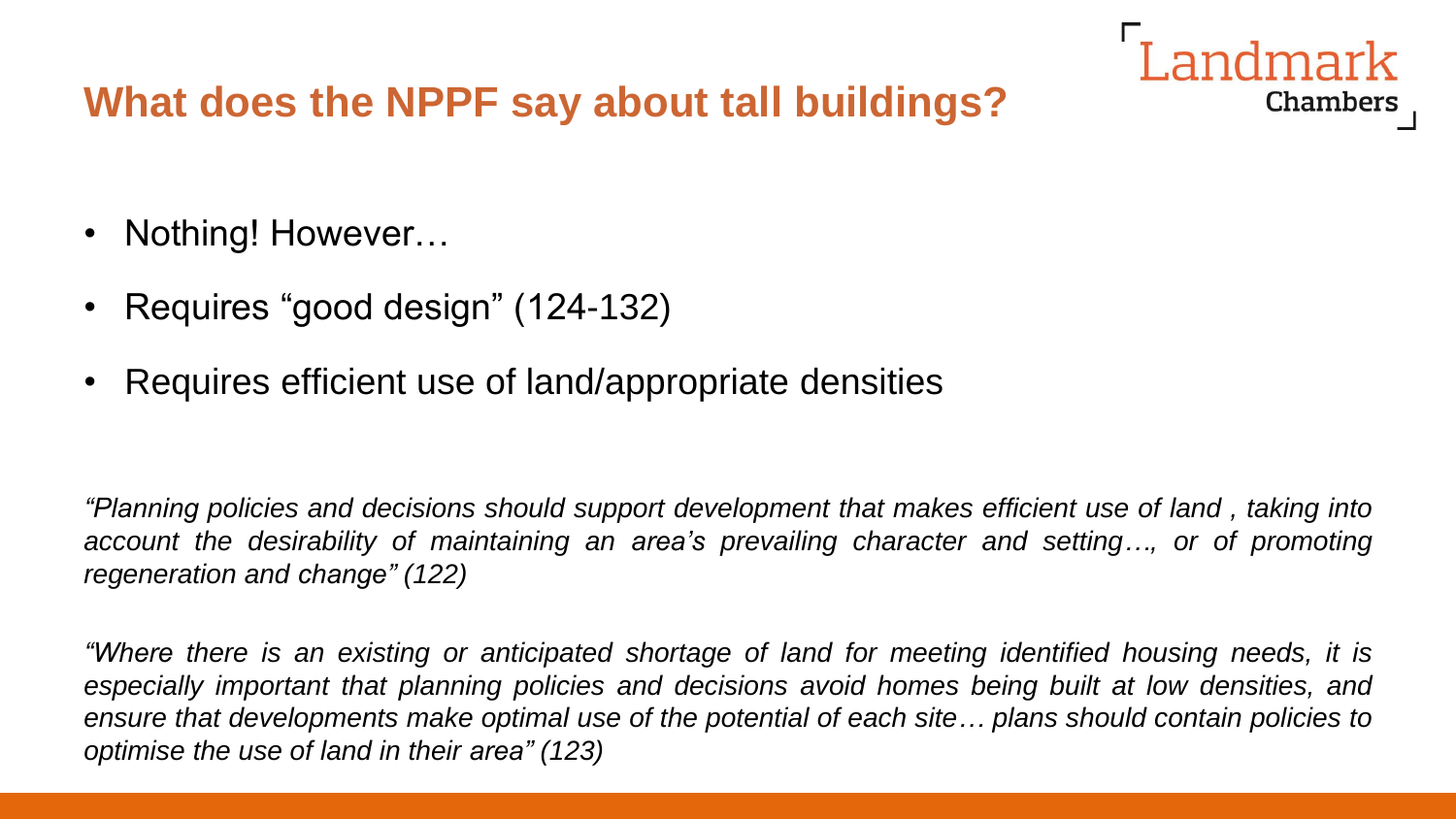### Landmark **Chambers**

#### **NPPF continued**

• Sets Green Belt "release conditions"

*Before concluding that exceptional circumstances exist to justify changes to Green Belt boundaries, the strategic policy-making authority should be able to demonstrate that it… optimises the density of* development in line with the policies in chapter 11 of this Framework, including whether policies promote a significant uplift in minimum density standards in town and city centres and other locations well served by *public transport (137)*

• And sets a series of other relevant national policies e.g. the heritage tests in 195-196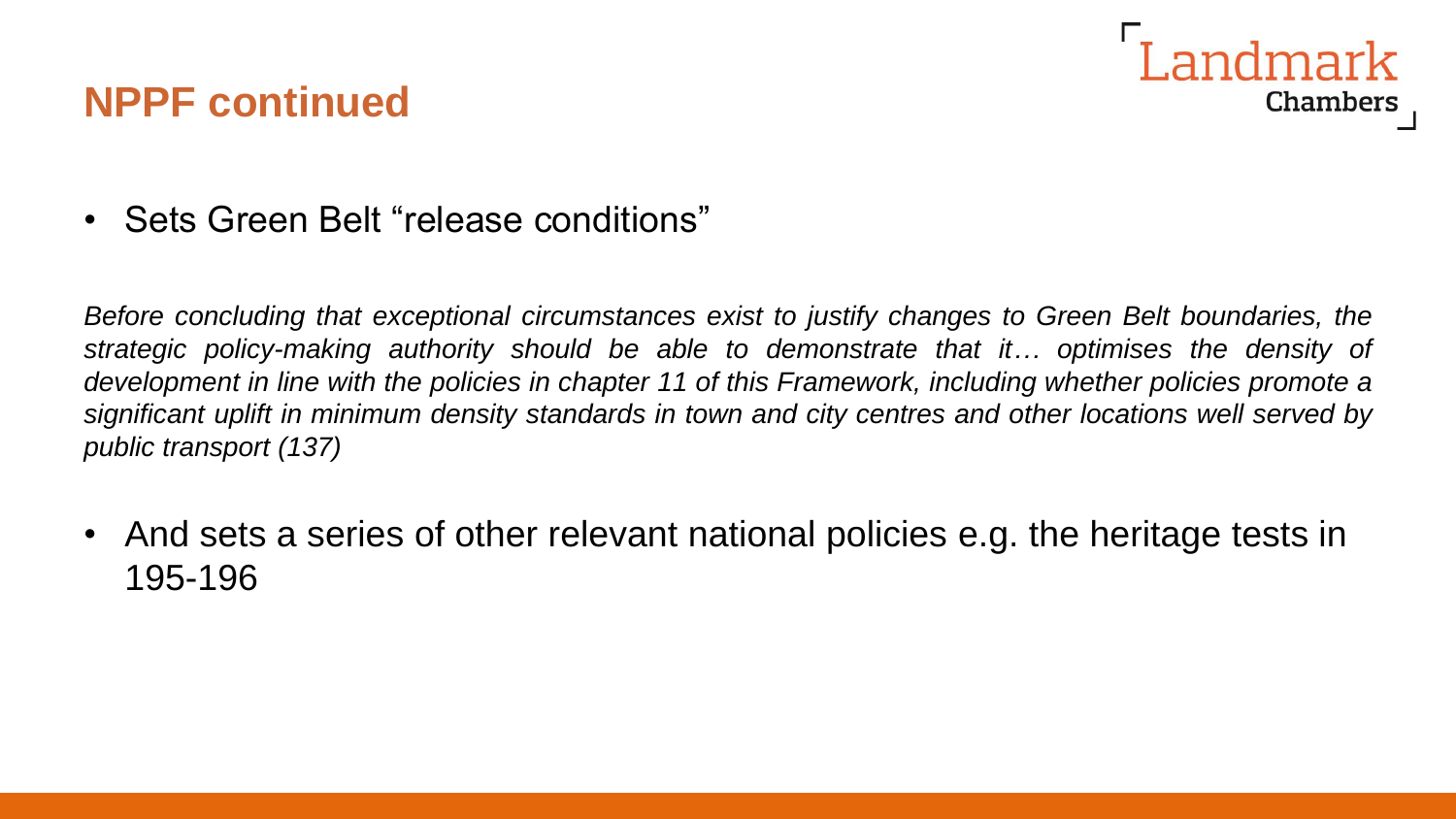#### **NPPF changes consultation**

- **Chambers**
- Supports character assessments, codes and masterplans to ensure land is used efficiently whilst creating "beautiful and sustainable places"
- Express support for design codes in Chapter 12, and a requirement to give *"significant weight"* to development reflects local and national design guidance and/or *"outstanding or innovative designs which promote high levels of sustainability, or help raise the standard of design more generally in an area, so long as they fit in with the overall form and layout of their surroundings"*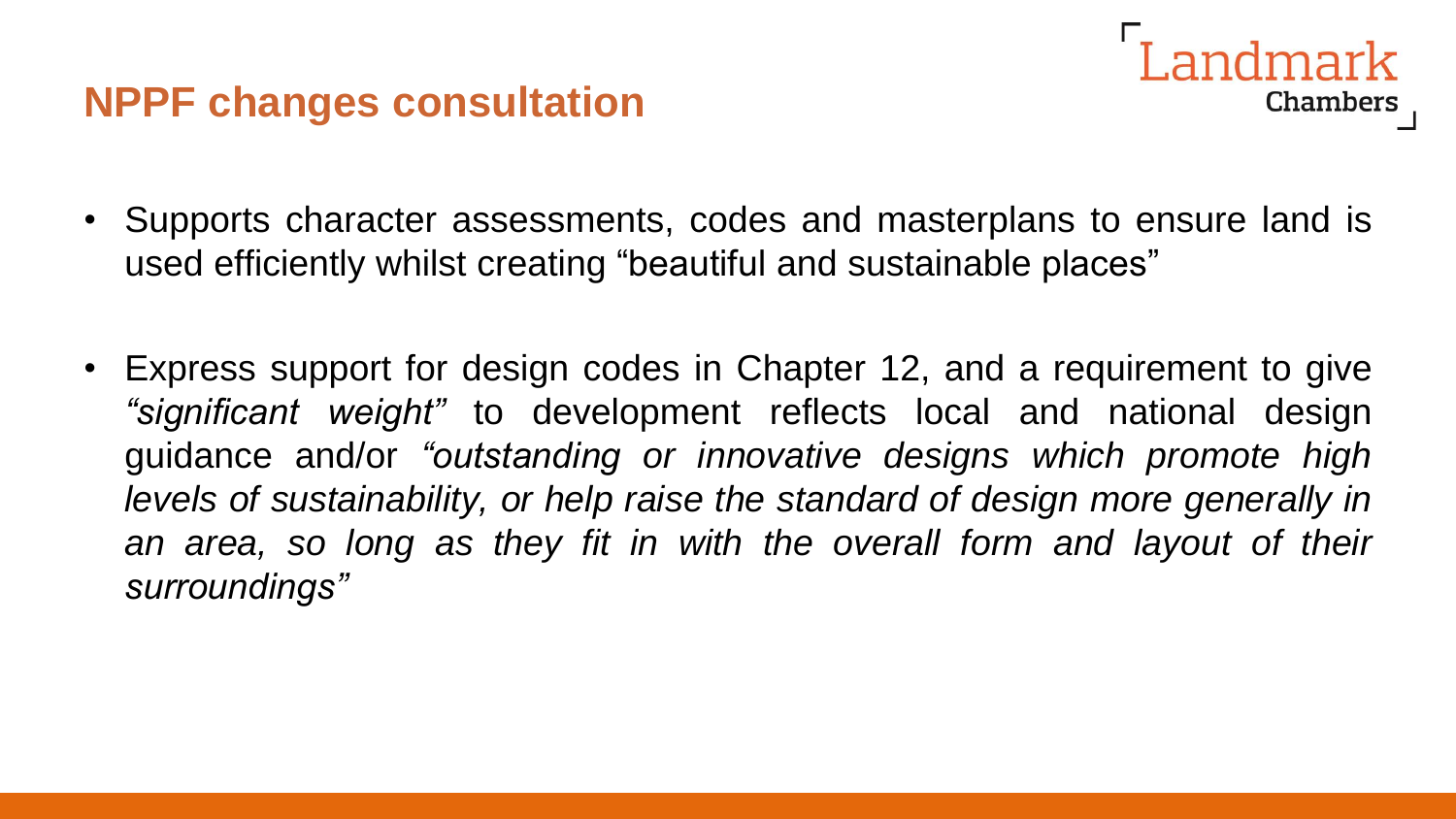# **Chambers**

• Again no direct guidance on tall buildings

**PPG on design**

- Indicates that policies should be based on "appropriate evidence of the defining characteristics of the area" including its "townscape character"
- Refers to the National Design Guide (as a tool for assessing and improving design quality) and the benefits of design codes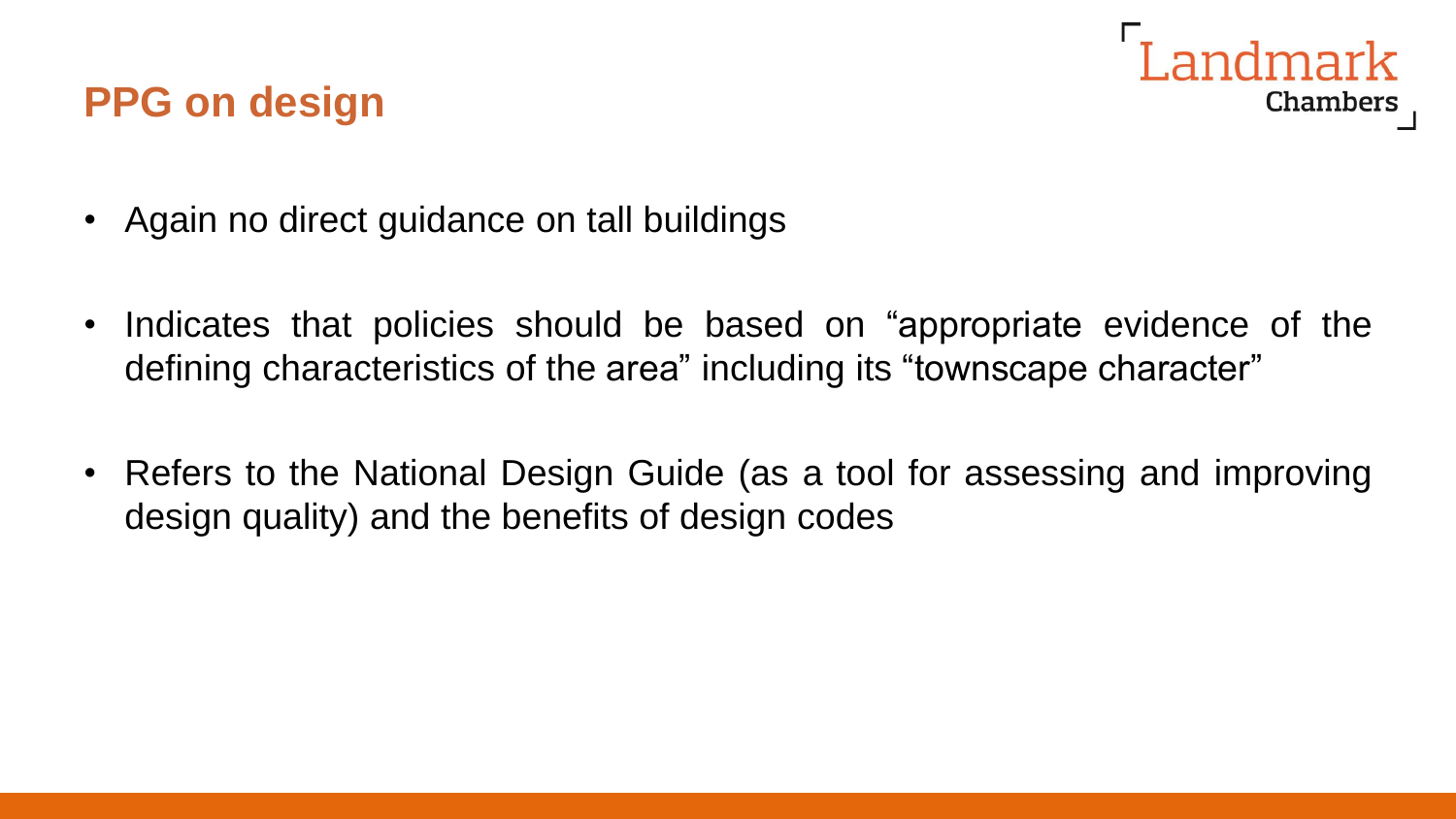### **National Design Guide (2021)**

*"70 Well-designed tall buildings play a positive urban design role in the built form. They act as landmarks, emphasising important places and making a positive contribution to views and the skyline.*

I andmark

**Chambers** 

*71 Proposals for tall buildings (and other buildings with a signifcantly larger scale or bulk than their surroundings) require special consideration. This includes their location and siting; relationship to context; impact on local character, views and sight lines; composition - how they meet the ground and the sky; and environmental impacts, such as sunlight, daylight, overshadowing and wind. These need to be resolved satisfactorily in relation to the context and local character."*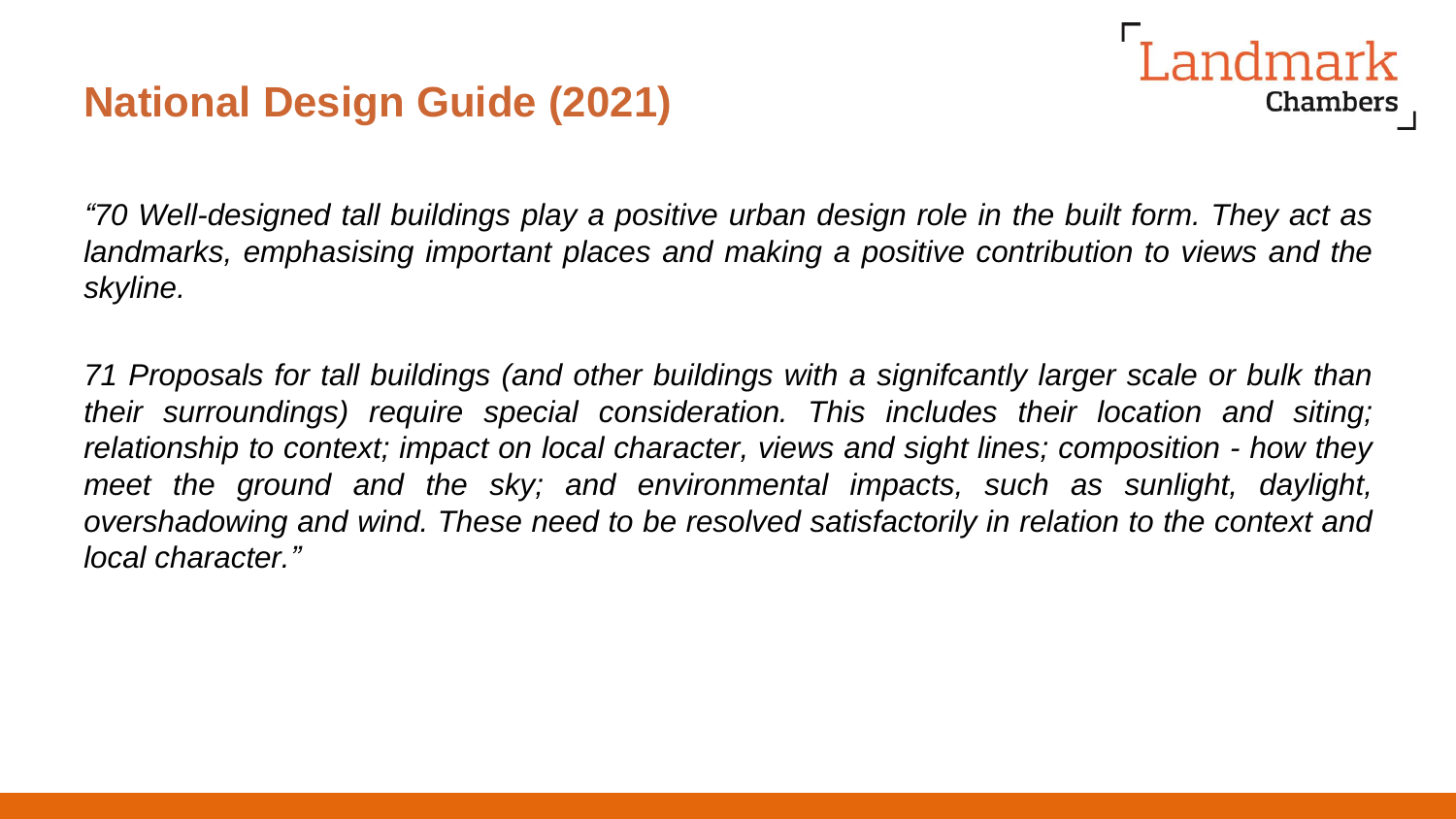#### **Design codes**



• National Model Design Code (consultation)

"Tall buildings: In many areas codes will need to make provision for taller buildings. Some city area types may include no limit on height. However, in most area types codes can either indicate zones where taller *buildings can be considered or indicate the circumstances where exceptions to the height coding might be considered"*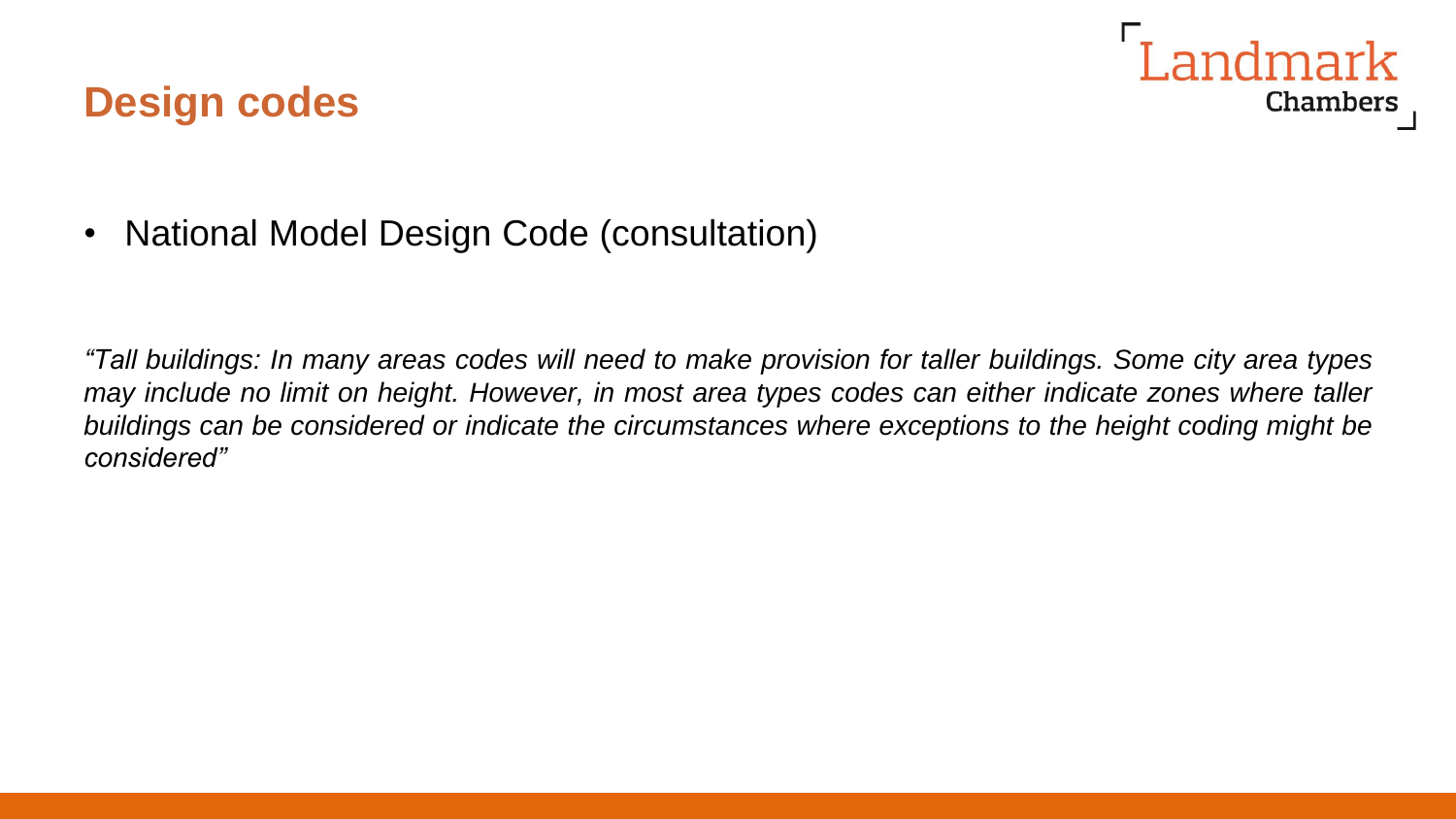#### **Guidance Notes for Design Codes**

"115. Tall buildings can be considered in design codes. It may be appropriate to include criteria for the *locations of tall buildings in some area types.*

**Landmark** 

**Chambers** 

116. A tall building for the purpose of the code would be any structure that exceeded the general height *guidance for a particular area type. Tools that can assist with this include:*

*• Accessibility measures such as distances and travel times to key facilities, including public transport stops or hubs;*

*• Characterisation studies and design strategies, dealing with issues such as urban form, historic character, building typologies, prevailing sunlight and daylight levels, green infrastructure and amenity space.*

117. The policy on the location of tall buildings is likely to be part of the local plan and would

*take into account the factors in Figure 53."*

*Tall Building Principles: Topography, characterisation studies heritage assets, local historic character and conservation areas transport accessibility, identified long views and skylines to be protected, sensitive local views, vistas and gateways."*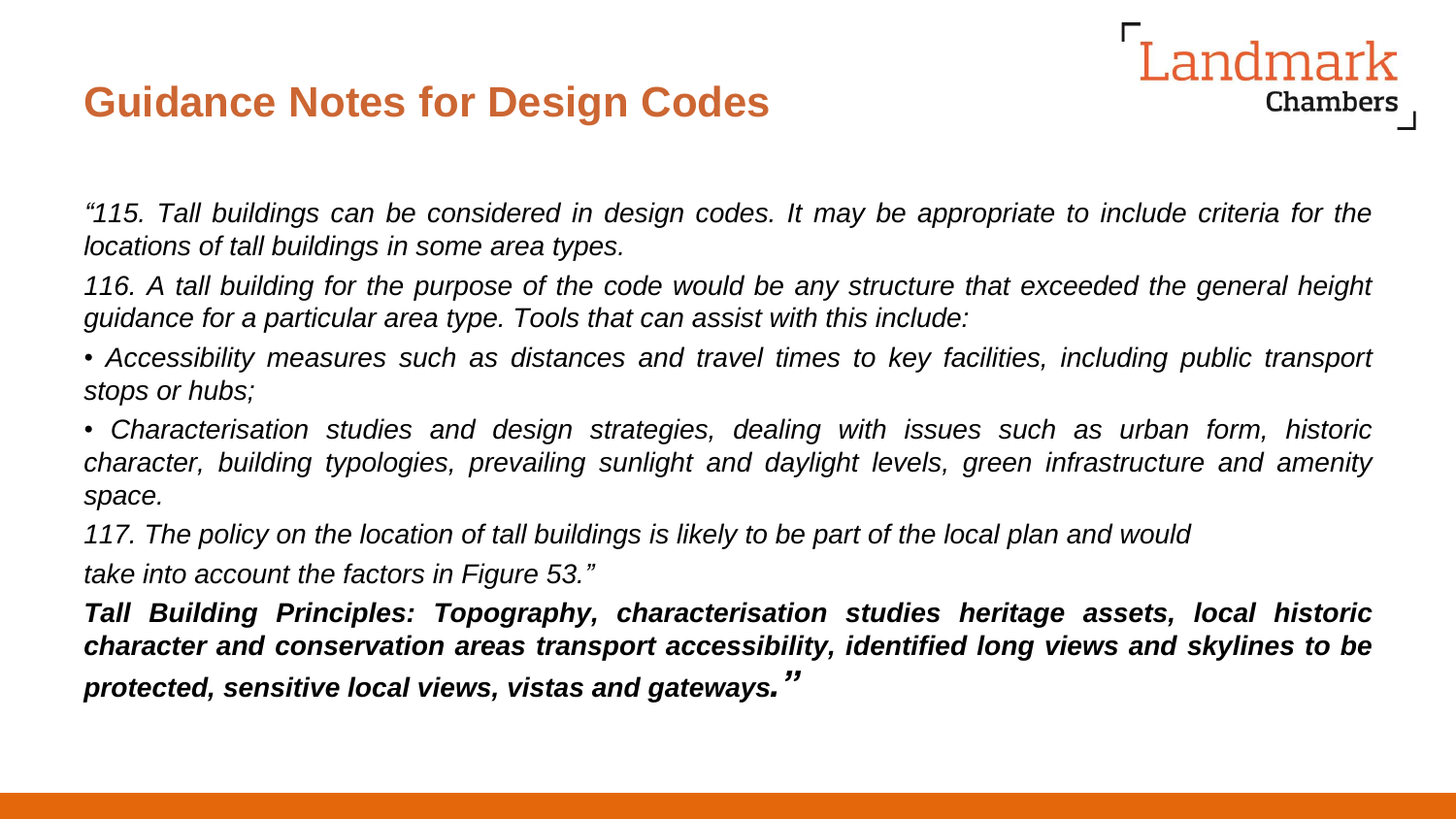### **Other guidance?**



# **Tall Buildings**

Historic England Advice Note 4





Landmark

**Chambers**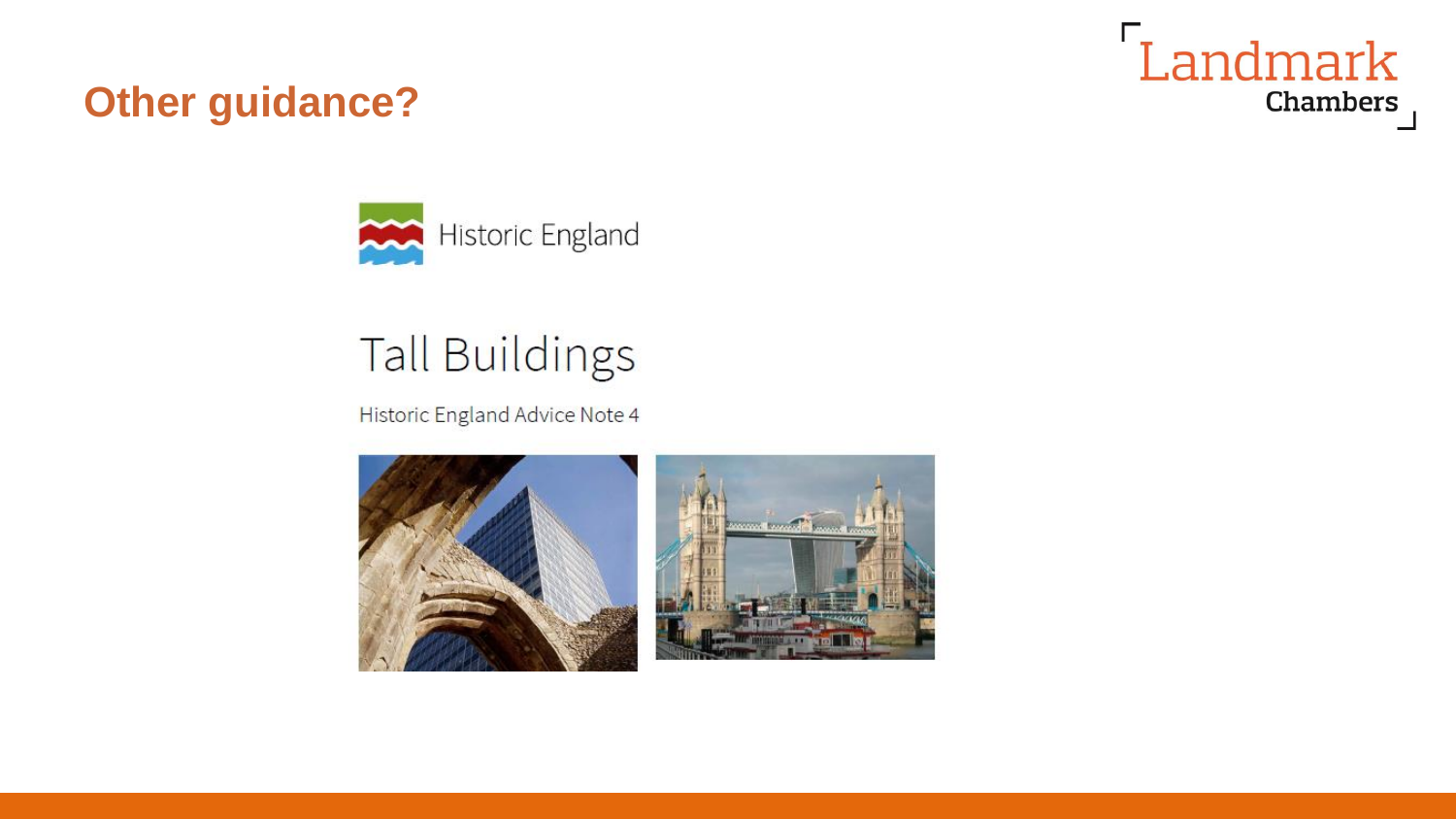#### **Secretary of State's approach: overview**

andmark

Chambers

- Call in and recovery (and holding directions)
- Approach on determinations
	- Importance of heritage impacts
	- Internal design advice
	- Politics?
- Plan directions see next talk!